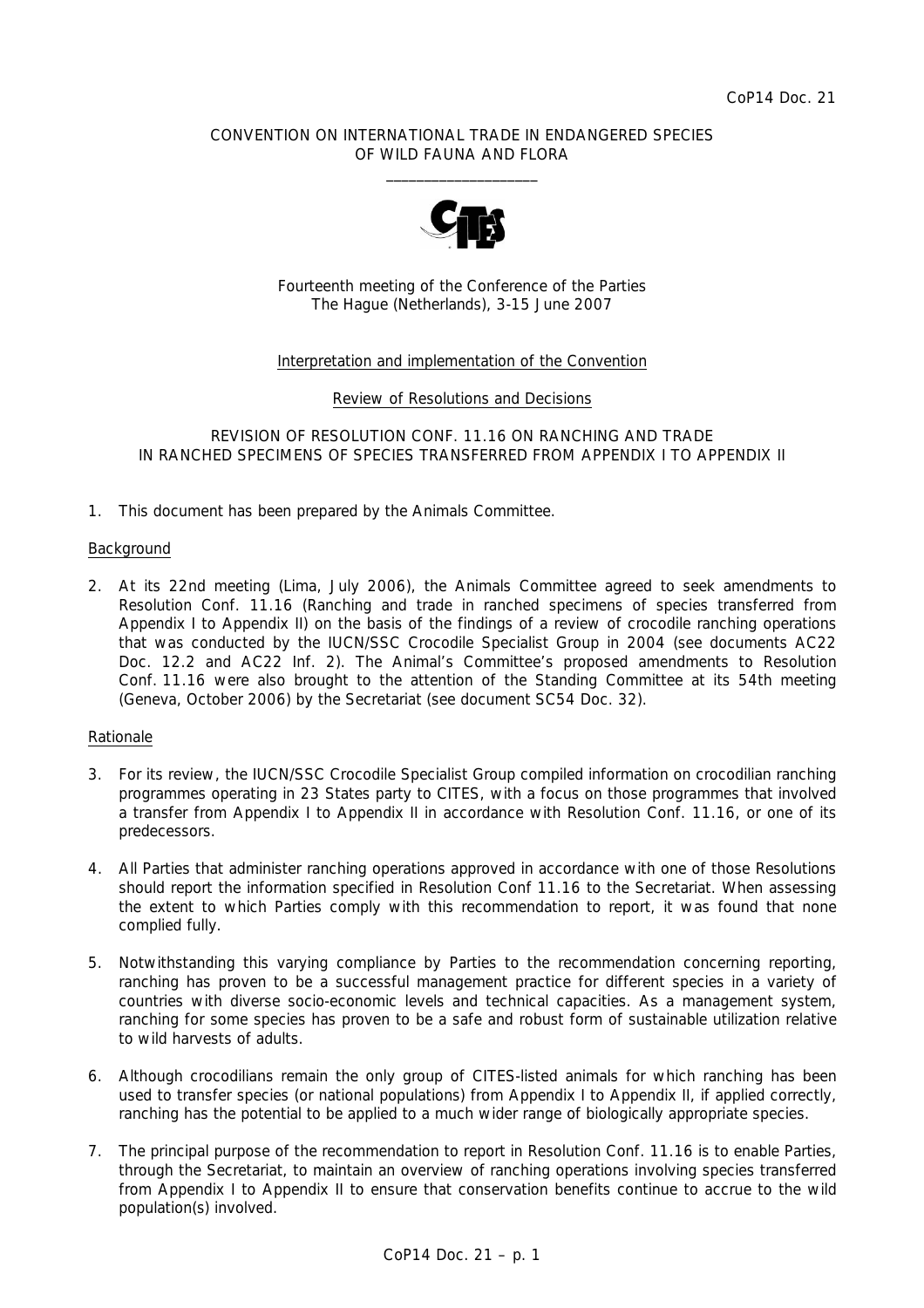8. As a consequence of the review conducted by the IUCN/SSC Crocodile Specialist Group, certain information types referred to in Resolution Conf 11.16 are deemed unnecessary for the purposes of monitoring individual operations and assessing the extent to which each confers a conservation benefit on the wild population(s) subject to ranching.

## Recommendation

- 9. It is recommended that Resolution Conf. 11.16 be amended to simplify the reporting for Parties operating an approved ranching programme for a species that has been transferred from Appendix I to Appendix II pursuant to the Resolution. Specifically, it is proposed to differentiate the reporting requirements into:
	- a) essential information to monitor and assess conservation impact of the ranching operation on the wild population(s); and
	- b) other information that should be collected to improve overall efficacy of the ranching operation.
- 10. Annual reporting of information referred to in paragraph a) above to the Secretariat would be recommended, whereas information types referred to in paragraph b) would be made available, on request, to the Secretariat.
- 11. The amendments to Resolution Conf. 11.16 that are proposed in order to reflect this differentiation are shown in the Annexes to this document (Annex 1 shows the proposes changes to Resolution Conf. 11.16. Annex 2 shows the clean version of the new draft resolution if the changes are adopted).

# COMMENTS FROM THE SECRETARIAT

- A. The Secretariat welcomes this proposed revision of Resolution Conf. 11.16 by the Animals Committee, and supports its proposals. It notes however that the proposed change to paragraph a) vi) under *Regarding monitoring and reporting in relation to species transferred from Appendix I to Appendix II for ranching* would result in the wording "iii) production of products". It proposes that this be modified to read "iii) production for export".
- B. The Secretariat is of the opinion that there is scope for further amendment to Resolution Conf. 11.16 to make its structure more logical, clarify certain recommendations, edit text and reduce overlap between sections. The Secretariat proposes that a working group be created at the present meeting to look into this possibility. Such a working group might *inter alia* consider the following in the section *Regarding proposals to transfer populations from Appendix I to Appendix II for ranching*:
	- Separate the paragraphs that relate to the preparation, submission and adoption of proposals [paragraphs b) to f)] from those that refer to actions that are recommended once the proposal has been adopted [paragraphs g) to i)], and consider the incorporation of the former into Resolution Conf. 9.24 (Rev. CoP13) on Criteria for amendment of Appendices I and II.
	- Clarify the 'general criteria' in paragraphs b) i) ('local population' is probably referring to wild populations of the species concerned); b) ii) (the recommendation for adequately identifying and documenting 'all products including live specimens of each operation' perhaps refers to specimens that are to enter international trade, but this is not clear; it would be useful to clarify how products need to be identified and documented, and what role the Management Authorities of the Parties should play in this); and b) iii) ('appropriate inventories' may refer to inventories at the ranching operation and/or of wild populations);
	- Clarify the recommendation in paragraph c) iv) by specifying which 'stocks of specimens' are concerned and need to be inventoried;
	- Consider merging paragraphs c) i) and c) ii), both dealing with marking; and
	- Consider moving paragraphs g) to i) under the section currently named *Regarding trade in ranched specimens of species transferred from Appendix I to Appendix II*.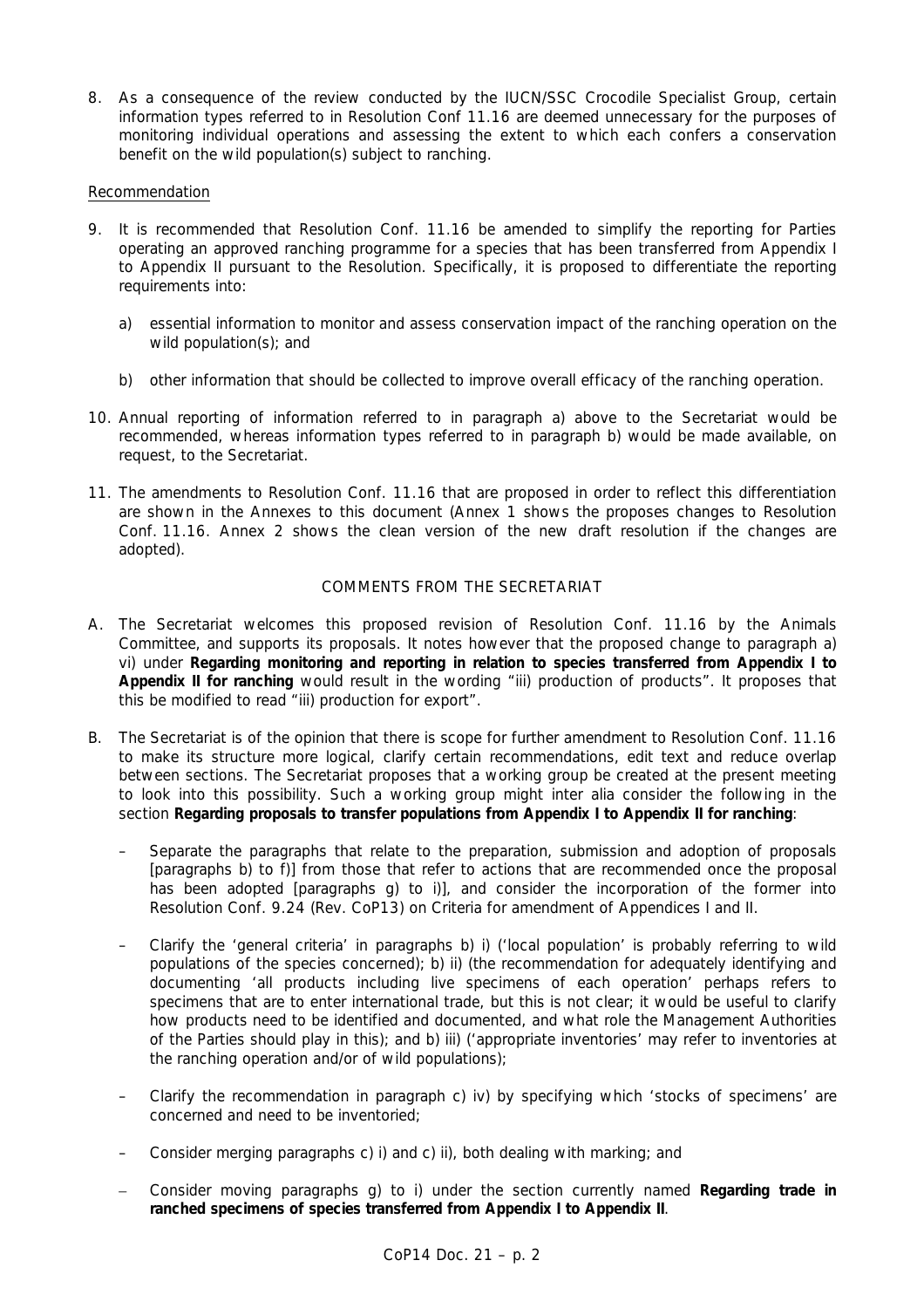## DRAFT RESOLUTION OF THE CONFERENCE OF THE PARTIES

### Proposed revision of Resolution Conf. 11.16 on Ranching and trade in ranched specimens of species transferred from Appendix I to Appendix II

## NB: Text to be deleted is crossed out. Proposed new text is underlined. Comments on proposed changes are shown in **bold**.

### Ranching and trade in ranched specimens of species transferred from Appendix I to Appendix II

RECALLING Resolution Conf. 5.16 (Rev.), adopted by the Conference of the Parties at its fifth meeting (Buenos Aires, 1985) and amended at its 10th meeting (Harare, 1997), and Resolution Conf. 10.18 adopted at its 10th meeting;

NOTING that the terms of Resolution Conf. 10.16 (Rev.) on specimens of animal species bred in captivity, adopted by the Conference of the Parties at its 10th meeting (Harare, 1997) and amended at its 11th meeting (Gigiri, 2000), do not allow the entry into trade of specimens of species included in Appendix I that have been taken from the wild and reared in captivity, except in accordance with the provisions of Article III of the Convention;

RECOGNIZING that some successful programmes for the conservation of certain species permit specimens of those species into international trade on the basis that such trade is no longer detrimental to the survival of their wild populations;

RECALLING Resolution Conf. 9.6 (Rev.), adopted by the Conference of the Parties at its ninth meeting (Fort Lauderdale, 1994) and amended at its 11th meeting (Gigiri, 2000), which recommends that Parties consider all products of ranching operations to be readily recognizable;

RECOGNIZING that marking of parts and derivatives in trade from ranched animals is necessary to achieve adequate control;

RECOGNIZING that, if each Party establishes a different marking system for parts and derivatives of ranched animals of the same species, confusion will result and enforcement will be difficult;

BELIEVING that any proposal to transfer to Appendix II, for ranching, a species for which such a proposal has previously been approved should be consistent with the approved proposal in its intent and in the terms and conditions it specifies;

RECOGNIZING that, in accordance with Article XIV of the Convention, Parties may adopt more restrictive domestic controls on trade in specimens of populations included in the Appendices;

CONSIDERING the necessity of transferring populations back to Appendix I if it is established that ranching operations utilizing them no longer meet the criteria;

AWARE that ranching of crocodilians on the basis of controlled collection of eggs or hatchlings can be potentially a valuable and positive conservation tool, whereas taking of wild adult animals needs stricter control;

RECOGNIZING that as a management system, ranching for some species has proven to be a 'safe' and robust form of sustainable utilization relative to wild harvests of adults;

CONSCIOUS of the danger of providing greater incentives for the establishment of captive-breeding operations, which may damage efforts to conserve wild populations, than for ranching operations, which in principle are more beneficial to crocodilian conservation;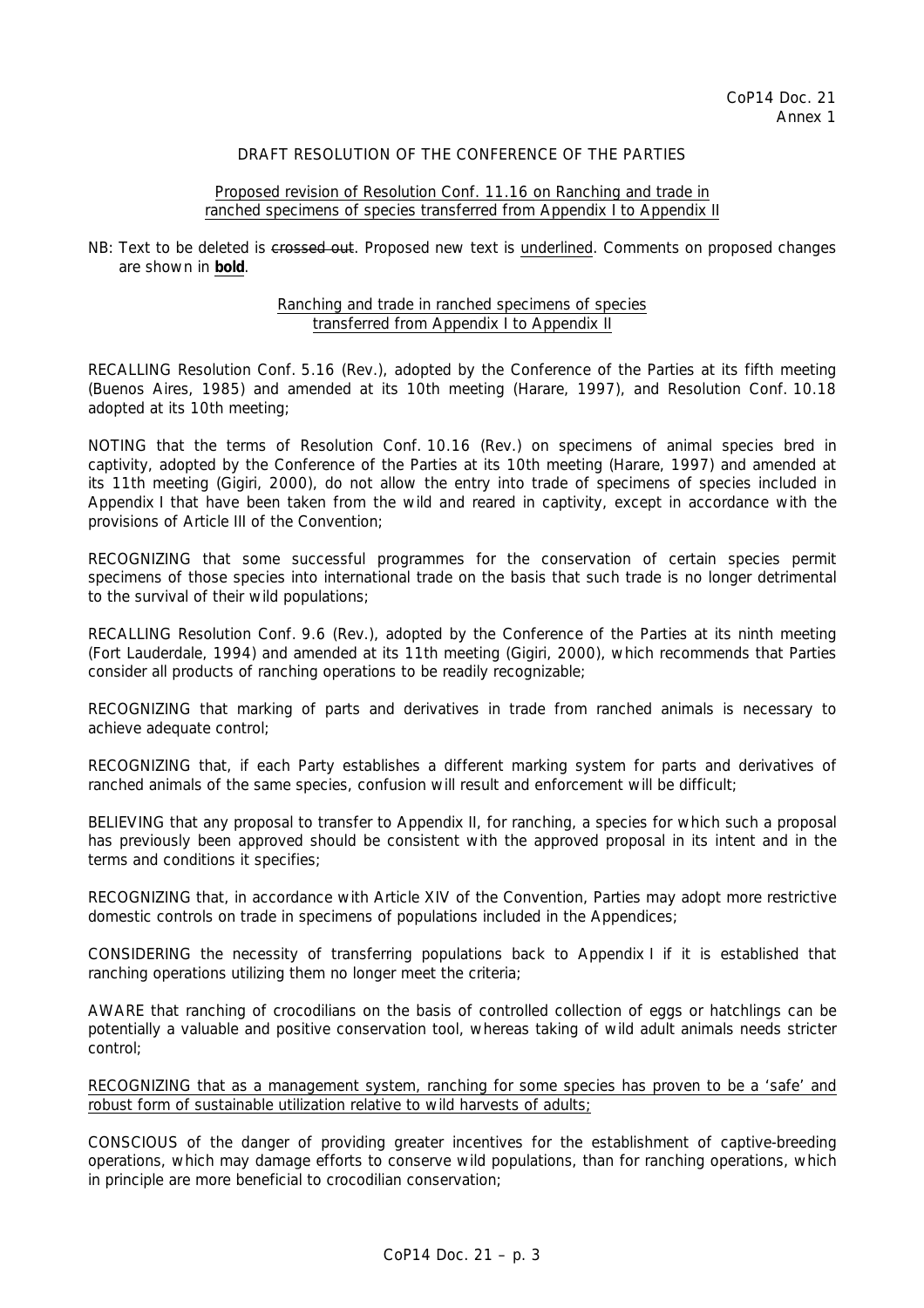EMPHASIZING that the overriding objective of the Convention is to conserve wild populations of the species listed in the Appendices and that positive incentives must be offered to programmes designed to achieve this aim;

## THE CONFERENCE OF THE PARTIES TO THE CONVENTION

## *Regarding definitions*

DECIDES that:

- a) the term 'ranching' means the rearing in a controlled environment of specimens taken from the wild at an early stage; and
- b) the term 'uniform marking system' means a system of marking each product approved by the Conference of the Parties for a species, which, as a minimum, includes the International Organization for Standardization two-letter code for the country of origin, a unique identification number and the year of production or, for products in stock or manufactured from products of the operation in stock at the time of the proposal, the year of approval of the proposal;

## *Regarding proposals to transfer populations from Appendix I to Appendix II for ranching*

RECOMMENDS that:

- a) populations of species included in Appendix I that occur within the jurisdiction of Parties and are deemed by the Conference of the Parties to be no longer endangered and to benefit by ranching with the intention of trade be included in Appendix II;
- b) in order to be considered by the Conference of the Parties, any proposal to transfer a population to Appendix II in order to conduct a ranching programme satisfy the following general criteria:
	- i) the programme must be primarily beneficial to the conservation of the local population (i.e., where applicable, contribute to its increase in the wild or promote protection of the species's habitat while maintaining a stable population);
	- ii) all products (including live specimens) of each operation must be adequately identified and documented to ensure that they can be readily distinguished from products of Appendix-I populations;
	- iii) the programme must have in place appropriate inventories, harvest-level controls and mechanisms to monitor the wild populations; and
	- iv) there must be sufficient safeguards established in the programme to ensure that adequate numbers of animals are returned to the wild if necessary and where appropriate;
- c) any Party submitting a ranching proposal for a population of a species, whether or not a ranching proposal has been approved for the species previously, include in the proposal the following, in addition to the usual biological data requested for proposals to amend the Appendices:
	- i) details of its marking system that should meet the minimum requirements of the uniform marking system defined in this Resolution;
	- ii) a list specifying the types of products produced by the operation;
	- iii) a description of the methods that will be used to mark all products and containers entered into trade; and
	- iv) an inventory of current stocks of specimens of the species concerned, whether or not they are from the ranching operation;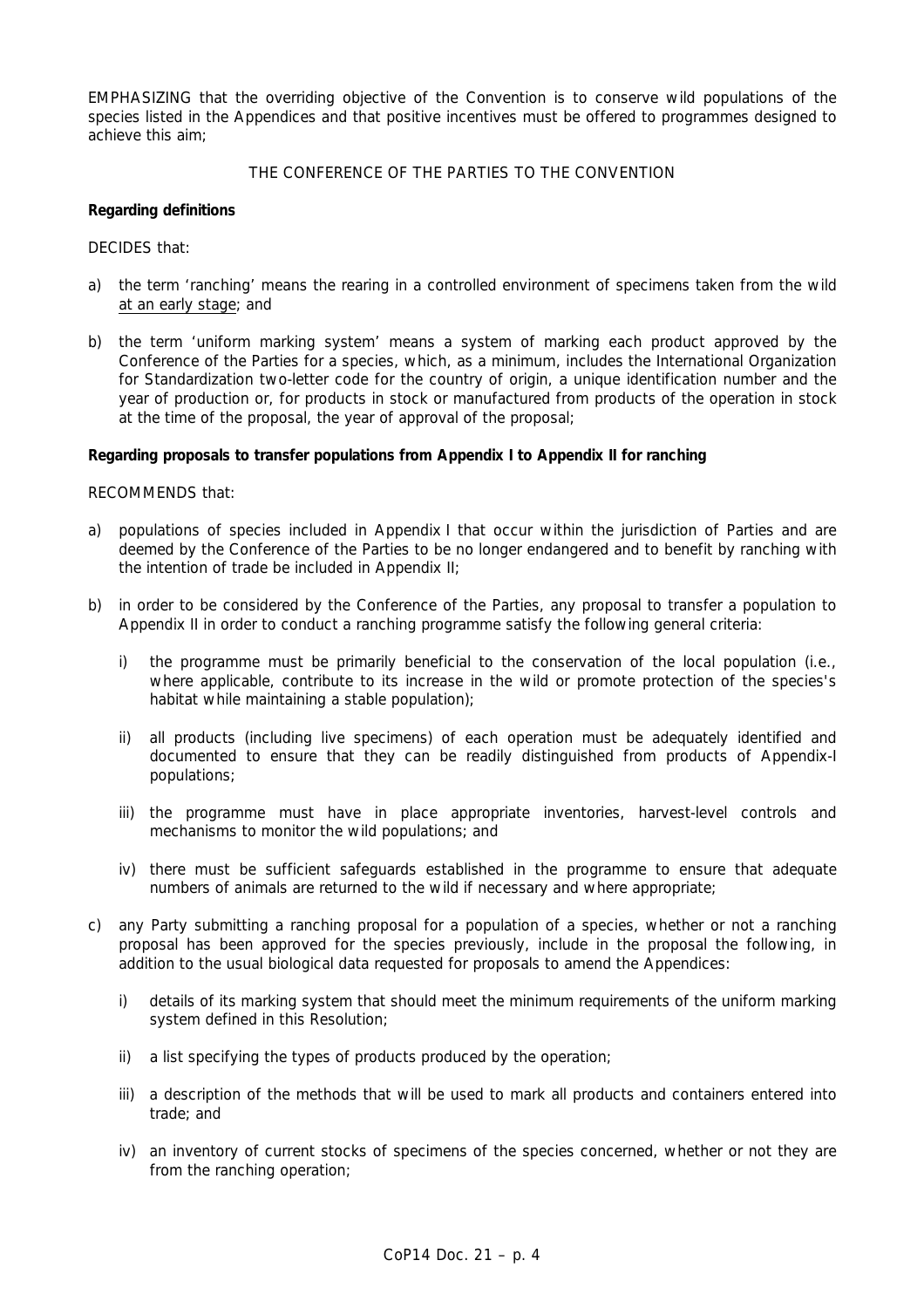- d) any proposal for the transfer to Appendix II of a Party's population or a smaller geographically separate population of a species, for the purpose of ranching, not be approved by the Conference unless it contains the following:
	- i) evidence that the taking from the wild will have no significant detrimental impact on wild populations;
	- ii) an assessment of the likelihood of the biological and economic success of each ranching operation;
	- iii) assurance that the operation shall be carried out at all stages in a humane (non-cruel) manner;
	- iv) documented evidence to demonstrate that the programme is beneficial to the wild population through reintroduction or in other ways; and
	- v) assurance that the criteria specified in paragraph b) above under 'RECOMMENDS' shall continue to be met;
- e) in order to be discussed at the next meeting of the Conference of the Parties, any proposal for amendment of the Appendices pursuant to this Resolution be received by the Secretariat at least 330 days before that meeting. In consultation with the Animals Committee, the Secretariat shall seek appropriate scientific and technical advice to verify that the criteria specified in paragraph d) above under 'RECOMMENDS' have been met and to review the information and assurances in the proposal that are specified in paragraph d) above. If in the opinion of the Secretariat further information concerning the criteria is required, the Secretariat shall request information from the proposing Party within 150 days after receipt. Thereafter, the Secretariat shall communicate with the Parties in accordance with Article XV of the Convention;
- f) proposals that include a component of a wild-adult harvest be examined much more stringently than those based purely on collection of eggs, neonates, larvae or other juvenile life stages;
- g) Parties achieving or having achieved the transfer of their populations of a species to Appendix II under the provisions of this Resolution limit the manner of exploitation of wild populations to those techniques described in their proposals and not, for example, later initiate new short-term programmes for taking wild animals without notifying the Secretariat;
- h) any Party with an approved ranching proposal submit any changes to the information supplied in paragraph c) above under 'RECOMMENDS' to the Secretariat. The Secretariat, in consultation with the Animals Committee, should determine whether the changes proposed substantially alter the original ranching programme, and undermine or jeopardize the conservation of the wild population. The Secretariat should advise the Party of its determination accordingly; and
- i) in cases where the Secretariat, in consultation with the Animals Committee, concludes that changes to the ranching programme that are proposed in accordance with paragraph h) would result in substantial changes to management of the species, the proposed management be treated as a new proposal, requiring the submission of a proposal pursuant to this Resolution and to the requirements of Article XV of the Convention;

#### *Regarding trade in ranched specimens of species transferred from Appendix I to Appendix II*

RECOMMENDS that all Parties prohibit trade in products of ranching operations unless such trade complies with all the terms, conditions and requirements of the approved ranching proposal for the population concerned; and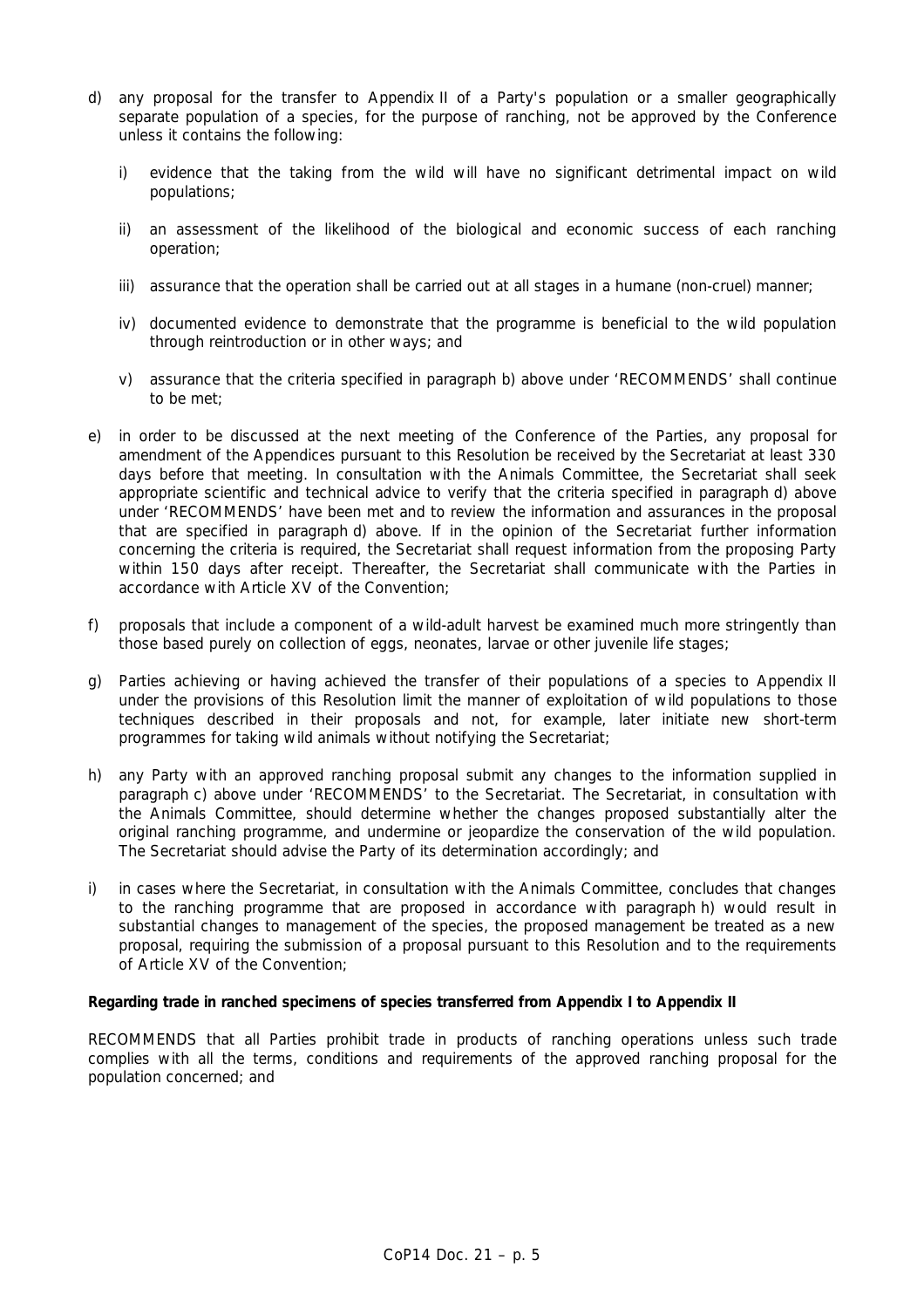### *Regarding monitoring and reporting in relation to species transferred from Appendix I to Appendix II for ranching*

RECOMMENDS that:

- a) annual reports on all the following relevant aspects of each approved ranching operation be submitted to the Secretariat by the Party concerned, and include any new information on the following:
	- i) the status of the wild population concerned established by monitoring at an appropriate frequency and with sufficient precision to allow recognition of changes in population size and structure owing to ranching;
	- ii) the number of specimens (eggs, young or adults) taken annually from the wild; and
	- iii) an estimate of the percentage of the production of the wild population that is taken for the ranching operation;
	- iv) the number of animals released and their survival rates estimated on the basis of surveys and tagging programmes, if any;
- $\vee$  the mortality rate in captivity and causes of such mortality;

viiii) production, sales and exports of products; and

- **Comment: 'export' can be deleted as these data have to be reported anyhow in the CITES annual reports of a Party irrespective of the ranched, farmed or wild origin of any specimens and irrespective of whether a population is listed in Appendix II under ranching criteria or not.**
- vii) conservation programmes and scientific experiments carried out in relation to the ranching operation or the wild population concerned;
- b) upon request make the following information available to the Secretariat:
	- i) an estimate of the percentage of the production of the wild population that is taken for the ranching operation;
	- ii) the number of animals released and their survival rates estimated on the basis of surveys and tagging programmes, if any;
	- iii) the mortality rate in captivity and causes of such mortality;
	- iv) conservation programmes and scientific experiments carried out in relation to the ranching operation or the wild population concerned; and
	- v) an estimation of the percentage of the distribution area of the species where the ranching is operating;
- bc) with the consent of the Standing Committee and the Party concerned, the Secretariat should have the option to visit and examine a ranching operation wherever circumstances require it to do so; and
- cd) where the Secretariat reports failure to comply with this Resolution, and the Standing Committee and the Party concerned fail to resolve the matter satisfactorily, the Standing Committee may, after full consultation with the Party concerned, request the Depositary Government to prepare a proposal to transfer the population concerned back to Appendix I; and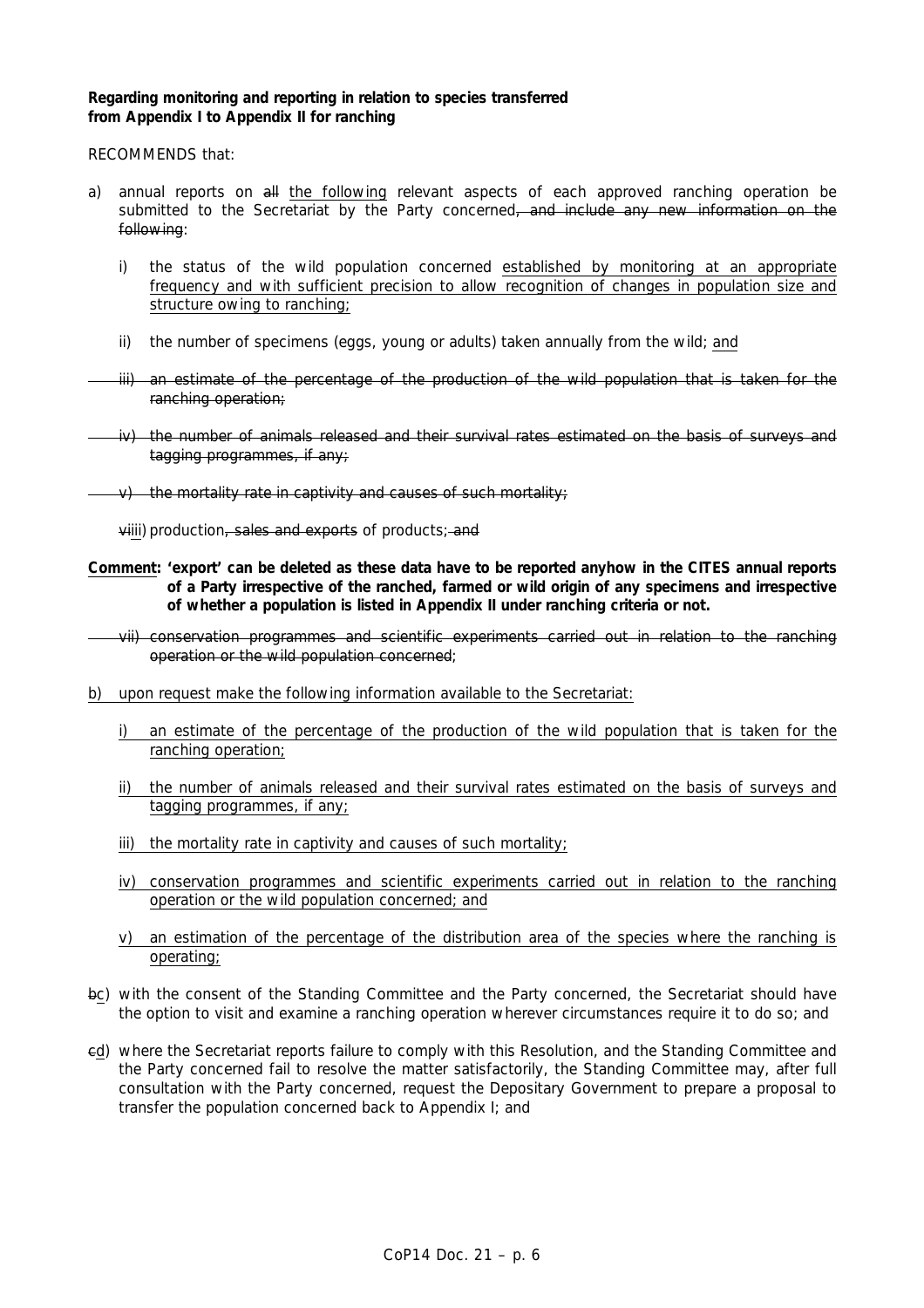REPEALS the Resolutions listed hereunder:

- a) Resolution Conf. 5.16 (Rev.) (Buenos Aires, 1985, as amended at Harare, 1997) Trade in ranched specimens; and
- b) Resolution Conf. 10.18 (Harare, 1997) Ranching and trade in ranched specimens.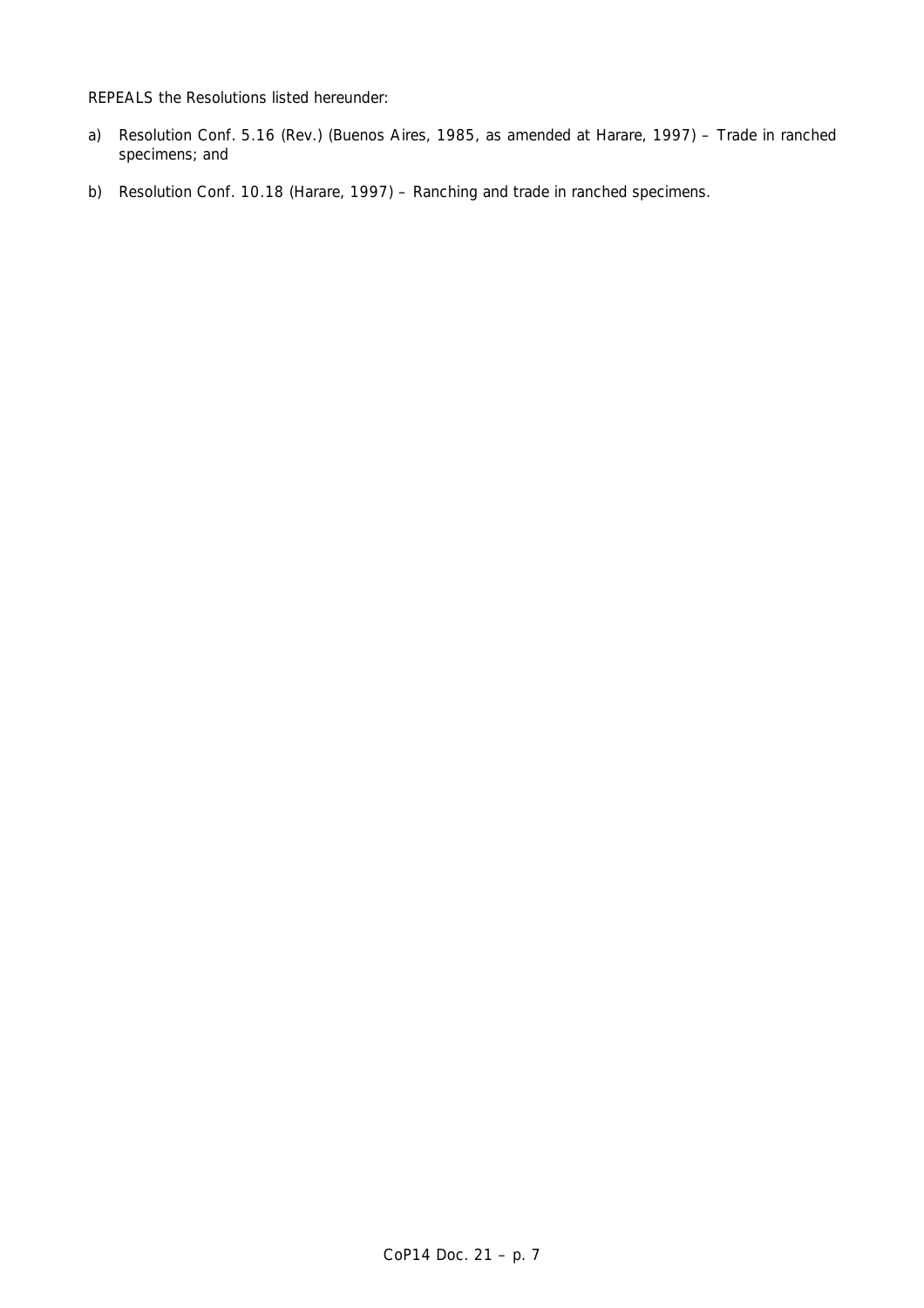## DRAFT RESOLUTION OF THE CONFERENCE OF THE PARTIES

#### [Clean version]

## Ranching and trade in ranched specimens of species transferred from Appendix I to Appendix II

RECALLING Resolution Conf. 5.16 (Rev.), adopted by the Conference of the Parties at its fifth meeting (Buenos Aires, 1985) and amended at its 10th meeting (Harare, 1997), and Resolution Conf. 10.18 adopted at its 10th meeting;

NOTING that the terms of Resolution Conf. 10.16 (Rev.) on specimens of animal species bred in captivity, adopted by the Conference of the Parties at its 10th meeting (Harare, 1997) and amended at its 11th meeting (Gigiri, 2000), do not allow the entry into trade of specimens of species included in Appendix I that have been taken from the wild and reared in captivity, except in accordance with the provisions of Article III of the Convention;

RECOGNIZING that some successful programmes for the conservation of certain species permit specimens of those species into international trade on the basis that such trade is no longer detrimental to the survival of their wild populations;

RECALLING Resolution Conf. 9.6 (Rev.), adopted by the Conference of the Parties at its ninth meeting (Fort Lauderdale, 1994) and amended at its 11th meeting (Gigiri, 2000), which recommends that Parties consider all products of ranching operations to be readily recognizable;

RECOGNIZING that marking of parts and derivatives in trade from ranched animals is necessary to achieve adequate control;

RECOGNIZING that, if each Party establishes a different marking system for parts and derivatives of ranched animals of the same species, confusion will result and enforcement will be difficult;

BELIEVING that any proposal to transfer to Appendix II, for ranching, a species for which such a proposal has previously been approved should be consistent with the approved proposal in its intent and in the terms and conditions it specifies;

RECOGNIZING that, in accordance with Article XIV of the Convention, Parties may adopt more restrictive domestic controls on trade in specimens of populations included in the Appendices;

CONSIDERING the necessity of transferring populations back to Appendix I if it is established that ranching operations utilizing them no longer meet the criteria;

AWARE that ranching of crocodilians on the basis of controlled collection of eggs or hatchlings can be potentially a valuable and positive conservation tool, whereas taking of wild adult animals needs stricter control;

RECOGNIZING that as a management system, ranching for some species has proven to be a 'safe' and robust form of sustainable utilization relative to wild harvests of adults;

CONSCIOUS of the danger of providing greater incentives for the establishment of captive-breeding operations, which may damage efforts to conserve wild populations, than for ranching operations, which in principle are more beneficial to crocodilian conservation;

EMPHASIZING that the overriding objective of the Convention is to conserve wild populations of the species listed in the Appendices and that positive incentives must be offered to programmes designed to achieve this aim;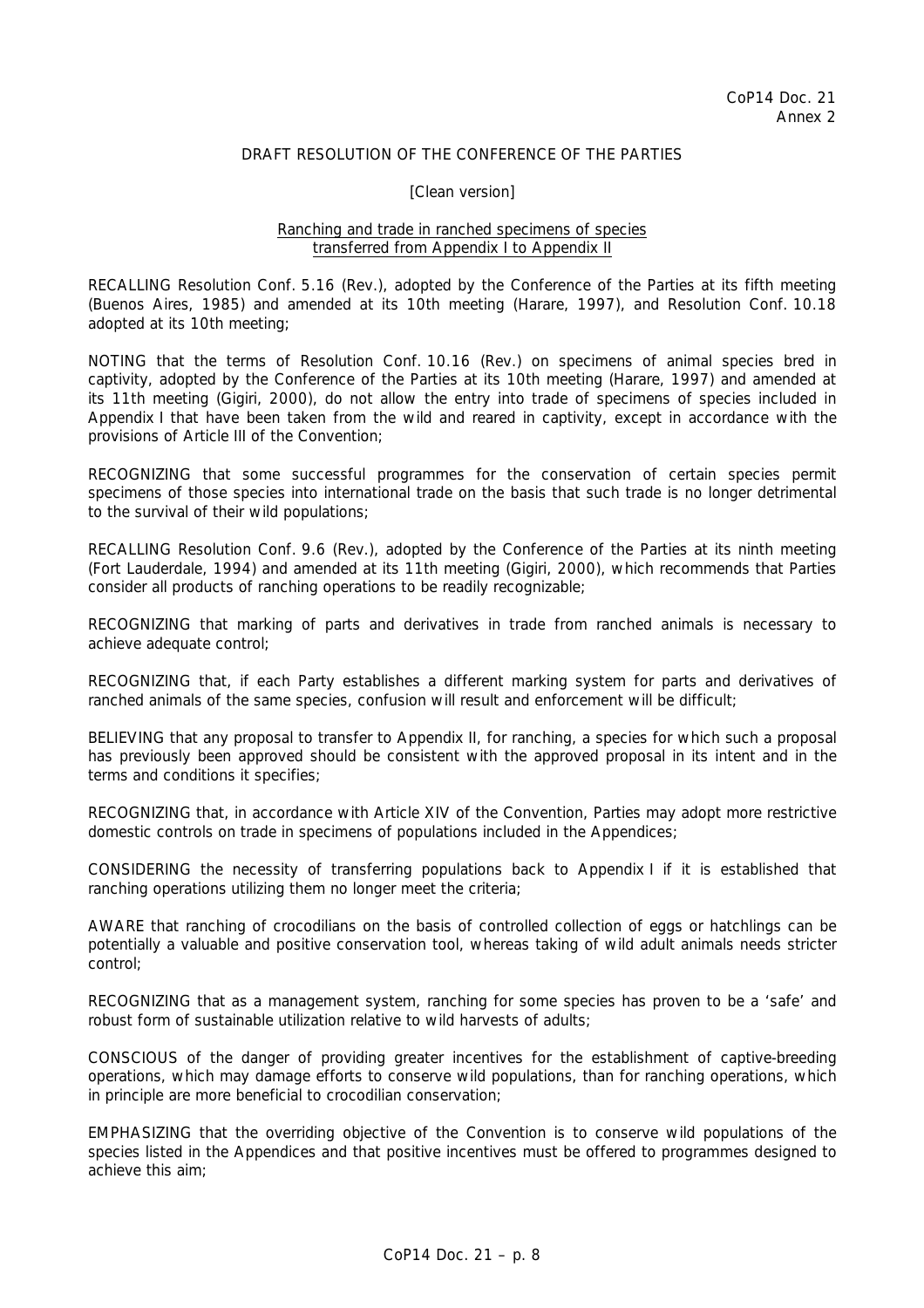## THE CONFERENCE OF THE PARTIES TO THE CONVENTION

## *Regarding definitions*

## DECIDES that:

- a) the term 'ranching' means the rearing in a controlled environment of specimens taken from the wild at an early stage; and
- b) the term 'uniform marking system' means a system of marking each product approved by the Conference of the Parties for a species, which, as a minimum, includes the International Organization for Standardization two-letter code for the country of origin, a unique identification number and the year of production or, for products in stock or manufactured from products of the operation in stock at the time of the proposal, the year of approval of the proposal;

## *Regarding proposals to transfer populations from Appendix I to Appendix II for ranching*

## RECOMMENDS that:

- a) populations of species included in Appendix I that occur within the jurisdiction of Parties and are deemed by the Conference of the Parties to be no longer endangered and to benefit by ranching with the intention of trade be included in Appendix II;
- b) in order to be considered by the Conference of the Parties, any proposal to transfer a population to Appendix II in order to conduct a ranching programme satisfy the following general criteria:
	- i) the programme must be primarily beneficial to the conservation of the local population (i.e., where applicable, contribute to its increase in the wild or promote protection of the species's habitat while maintaining a stable population);
	- ii) all products (including live specimens) of each operation must be adequately identified and documented to ensure that they can be readily distinguished from products of Appendix-I populations;
	- iii) the programme must have in place appropriate inventories, harvest-level controls and mechanisms to monitor the wild populations; and
	- iv) there must be sufficient safeguards established in the programme to ensure that adequate numbers of animals are returned to the wild if necessary and where appropriate;
- c) any Party submitting a ranching proposal for a population of a species, whether or not a ranching proposal has been approved for the species previously, include in the proposal the following, in addition to the usual biological data requested for proposals to amend the Appendices:
	- i) details of its marking system that should meet the minimum requirements of the uniform marking system defined in this Resolution;
	- ii) a list specifying the types of products produced by the operation;
	- iii) a description of the methods that will be used to mark all products and containers entered into trade; and
	- iv) an inventory of current stocks of specimens of the species concerned, whether or not they are from the ranching operation;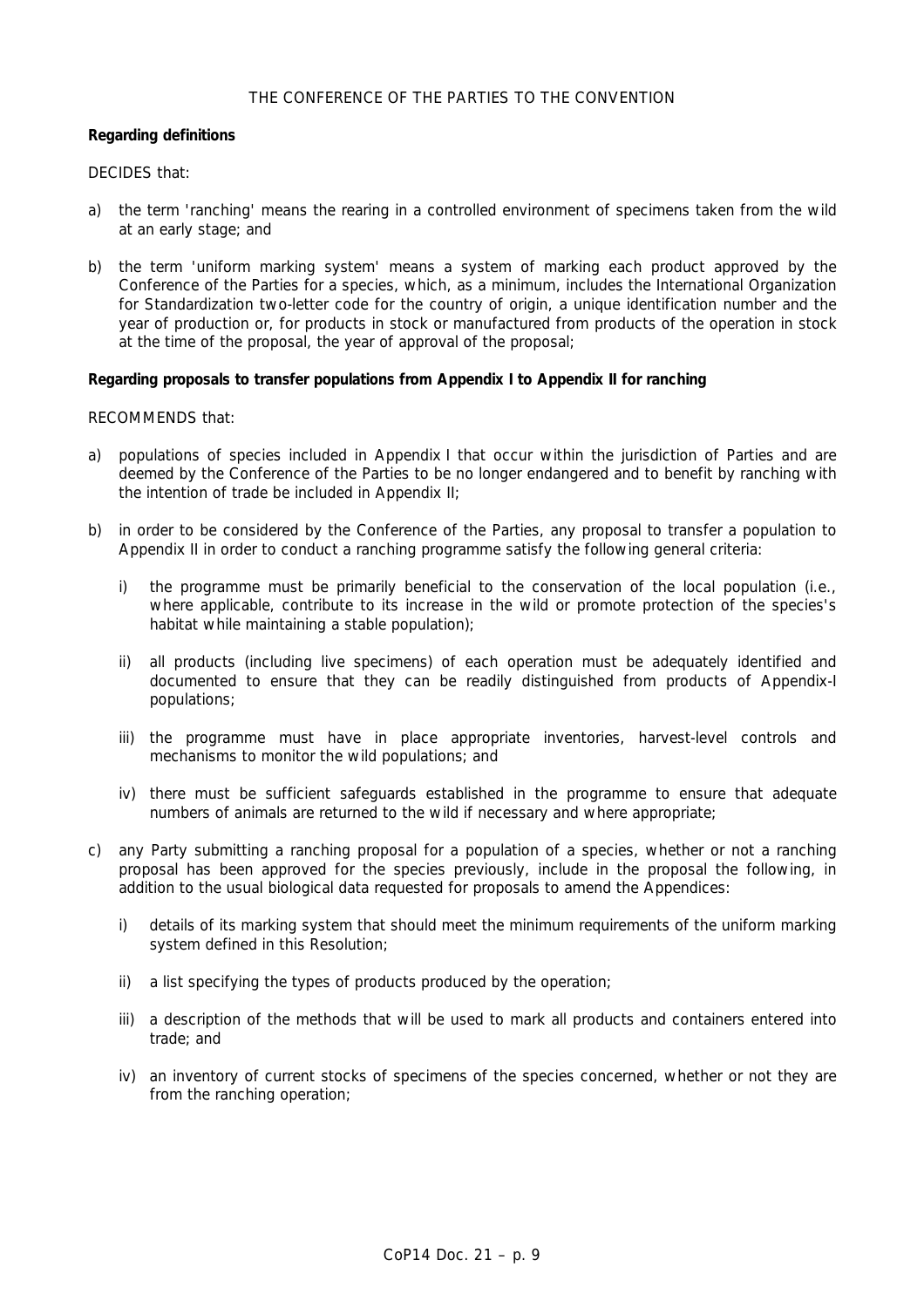- d) any proposal for the transfer to Appendix II of a Party's population or a smaller geographically separate population of a species, for the purpose of ranching, not be approved by the Conference unless it contains the following:
	- i) evidence that the taking from the wild will have no significant detrimental impact on wild populations;
	- ii) an assessment of the likelihood of the biological and economic success of each ranching operation;
	- iii) assurance that the operation shall be carried out at all stages in a humane (non-cruel) manner;
	- iv) documented evidence to demonstrate that the programme is beneficial to the wild population through reintroduction or in other ways; and
	- v) assurance that the criteria specified in paragraph b) above under 'RECOMMENDS' shall continue to be met;
- e) in order to be discussed at the next meeting of the Conference of the Parties, any proposal for amendment of the Appendices pursuant to this Resolution be received by the Secretariat at least 330 days before that meeting. In consultation with the Animals Committee, the Secretariat shall seek appropriate scientific and technical advice to verify that the criteria specified in paragraph d) above under 'RECOMMENDS' have been met and to review the information and assurances in the proposal that are specified in paragraph d) above. If in the opinion of the Secretariat further information concerning the criteria is required, the Secretariat shall request information from the proposing Party within 150 days after receipt. Thereafter, the Secretariat shall communicate with the Parties in accordance with Article XV of the Convention;
- f) proposals that include a component of a wild-adult harvest be examined much more stringently than those based purely on collection of eggs, neonates, larvae or other juvenile life stages;
- g) Parties achieving or having achieved the transfer of their populations of a species to Appendix II under the provisions of this Resolution limit the manner of exploitation of wild populations to those techniques described in their proposals and not, for example, later initiate new short-term programmes for taking wild animals without notifying the Secretariat;
- h) any Party with an approved ranching proposal submit any changes to the information supplied in paragraph c) above under 'RECOMMENDS' to the Secretariat. The Secretariat, in consultation with the Animals Committee, should determine whether the changes proposed substantially alter the original ranching programme, and undermine or jeopardize the conservation of the wild population. The Secretariat should advise the Party of its determination accordingly; and
- i) in cases where the Secretariat, in consultation with the Animals Committee, concludes that changes to the ranching programme that are proposed in accordance with paragraph h) would result in substantial changes to management of the species, the proposed management be treated as a new proposal, requiring the submission of a proposal pursuant to this Resolution and to the requirements of Article XV of the Convention;

#### *Regarding trade in ranched specimens of species transferred from Appendix I to Appendix II*

RECOMMENDS that all Parties prohibit trade in products of ranching operations unless such trade complies with all the terms, conditions and requirements of the approved ranching proposal for the population concerned; and